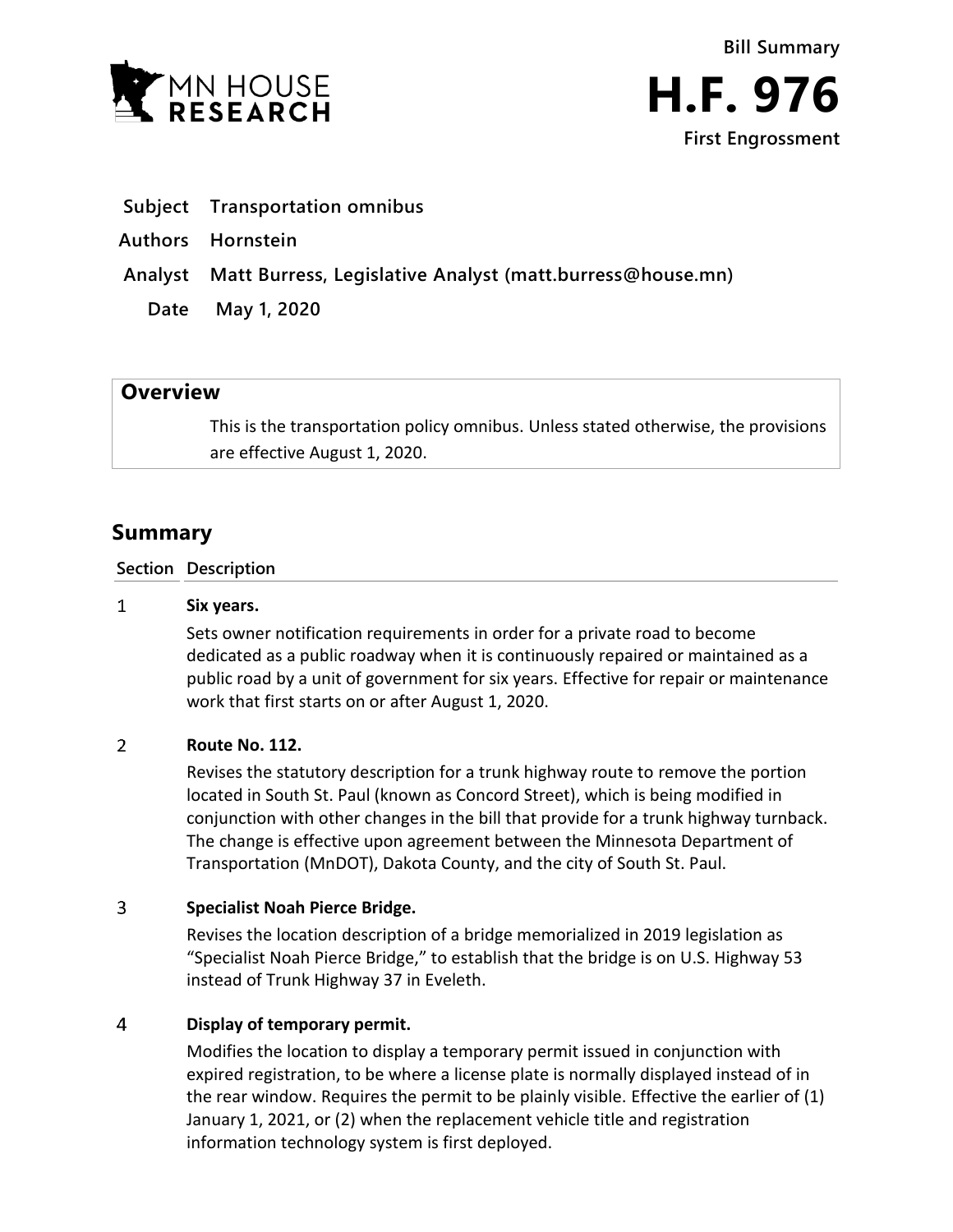### **Section Description**

#### 5 **31-day temporary vehicle permit.**

Modifies the location to display a 31-day temporary permit (issued to nonresidents for transporting the vehicle out of state), to be affixed to the rear of the vehicle instead of in the rear window. Removes a requirement that dealers provide information on permit issuances to the Department of Public Safety. Effective the earlier of (1) January 1, 2021, or (2) when the replacement vehicle title and registration information technology system is first deployed.

#### 6 **21-day temporary vehicle permit.**

Modifies the location to display a 21-day temporary permit (issued for vehicle purchases), to be where a license plate is normally displayed instead of in the rear window. Requires the permit to be plainly visible. Eliminates a dealer recordkeeping requirement. Effective the earlier of (1) January 1, 2021, or (2) when the replacement vehicle title and registration information technology system is first deployed.

#### $\overline{7}$ **Driver to give information.**

Modifies information that must be provided by a driver who is involved in a motor vehicle collision involving injury or damage, so that (1) either a mailing address or an email address must be given, and (2) a driver's license does not have to be shown to other drivers or passengers.

#### 8 **Inspection certificate.**

Makes a conforming change.

#### 9 **Interim inspection; certificate.**

Allows new or used school buses being sold by a school bus dealer to be operated on public roads under an interim inspection certificate issued by the dealer, following an inspection for compliance with state law. Makes an interim inspection certificate valid until the time of the school bus owner's next annual inspection of its fleet, which is not to exceed 12 months from the month of initial inspection. Effective the day after enactment.

#### 10 **Violation; penalty.**

Modifies the current misdemeanor penalty for operating a school bus without an inspection certificate to (1) include interim certificates, and (2) clarify that the penalty applies to the school bus operator. Effective the day after enactment.

#### 11 **[169.812] Escort vehicles for overdimensional loads; definitions; requirements.**

Sets conditions when escort vehicles and escort by peace officers are required to accompany a vehicle with a load that exceeds width or length limitations. Effective the day after enactment.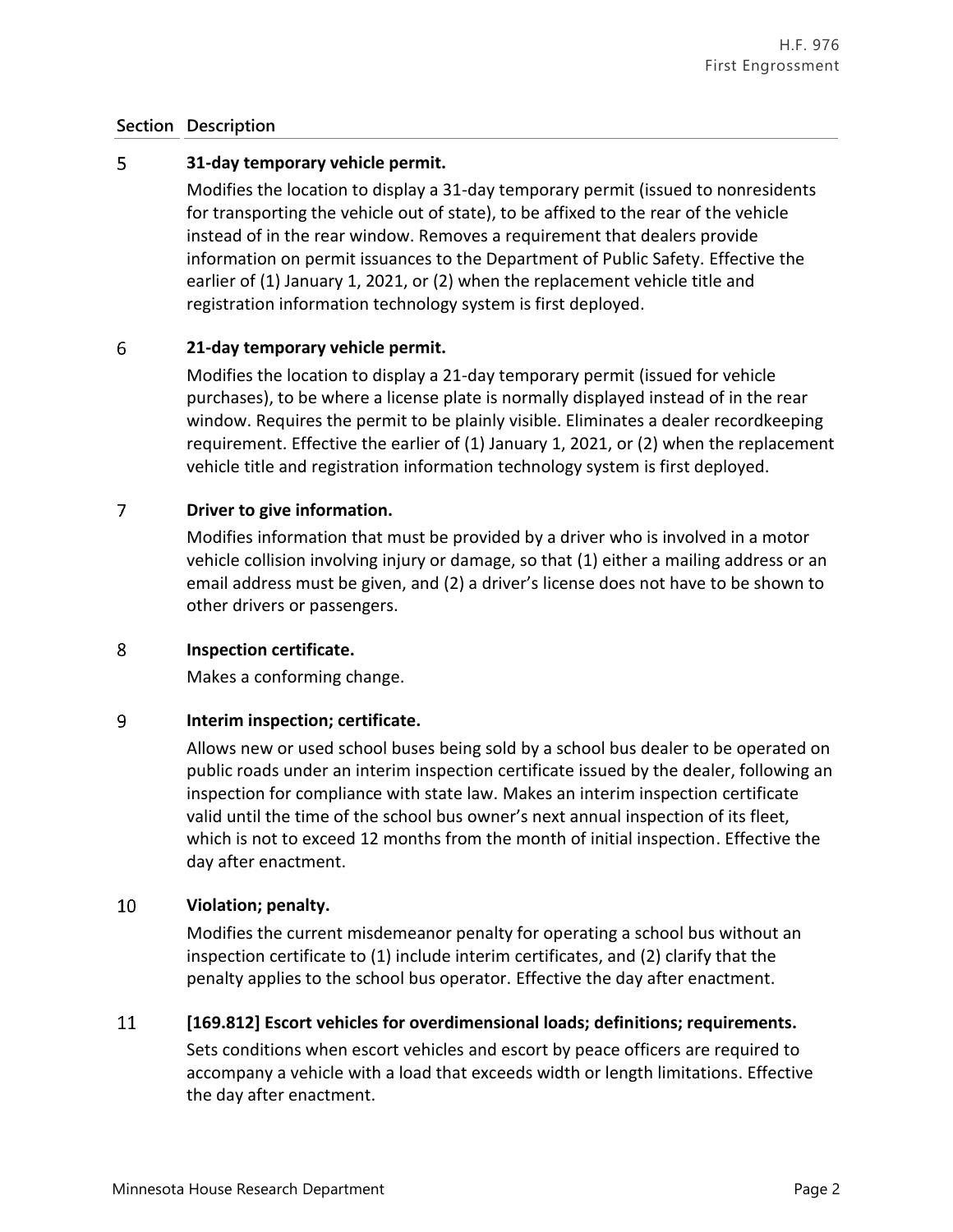### **Section Description**

#### 12 **Autism spectrum identifier.**

Makes conforming and technical changes.

#### 13 **Mental health identifier.**

In conjunction with the previous section, creates an optional identifier to indicate on a driver's license or Minnesota identification card that the person has a mental health condition. This identifier is being split out from an identifier for autism spectrum disorder (which under current law is also available for mental health conditions).

#### 14 **Vehicle and equipment safety; provider responsibilities.**

Requires special transportation service (STS) provider recordkeeping on trips performed.

#### 15 **Certification of special transportation service provider.**

Authorizes MnDOT to refuse issuance of a certificate of compliance for an STS provider if an owner, controlling officer, or manager is not listed in the provider's active roster. (The active roster lists individuals who are determined eligible under a background check and are currently affiliated with the provider.)

#### 16 **Administrative penalties; loss of certificate of compliance.**

Paragraph (b) directs MnDOT to issue an order to an STS provider to cease permitting an individual to perform their job functions if the person is not on the provider's active roster.

Paragraphs (d) and (e) provide for notices, suspension of a certificate of compliance, and contested cases, when a provider has not paid the annual decal fee.

#### 17 **Driver and Vehicle Systems Oversight Committee established.**

Provides continued nonvoting membership on the Driver and Vehicle Systems Oversight Committee for the person who served as chair of the Governor's Blue Ribbon Council on Information Technology, following dissolution of that council. Effective the day after enactment.

#### 18 **Legislative Route No. 112; partial removal.**

Modifies a 2019 turnback provision to provide for revising the route description in state statute instead of repealing it. In conjunction with other changes in the bill, the trunk highway route is retained in St. Paul and a turnback is authorized for the segment in South St. Paul.